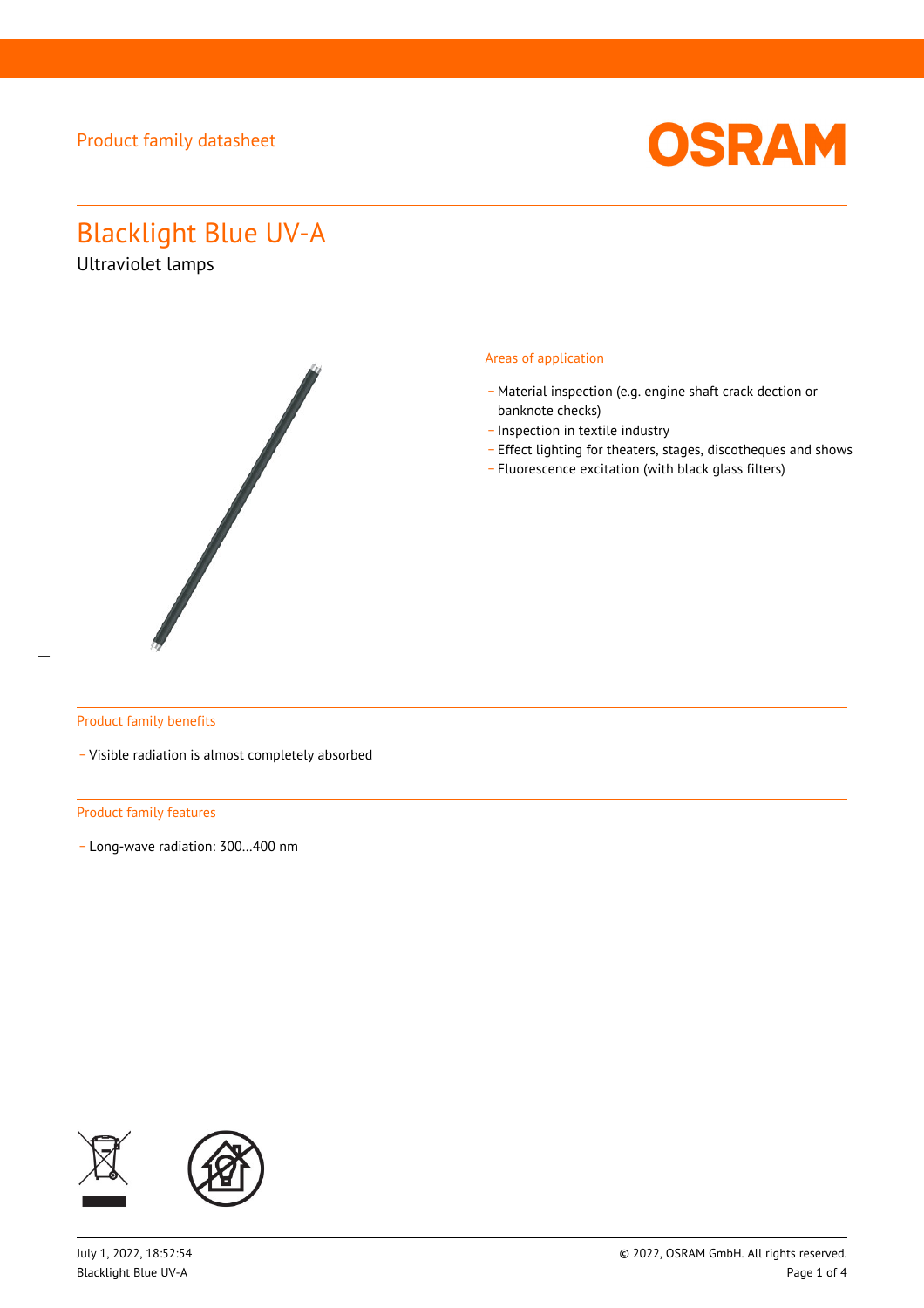545892\_BLACKLIGHT BLUE L 18W73 325772\_BLACKLIGHT BLUE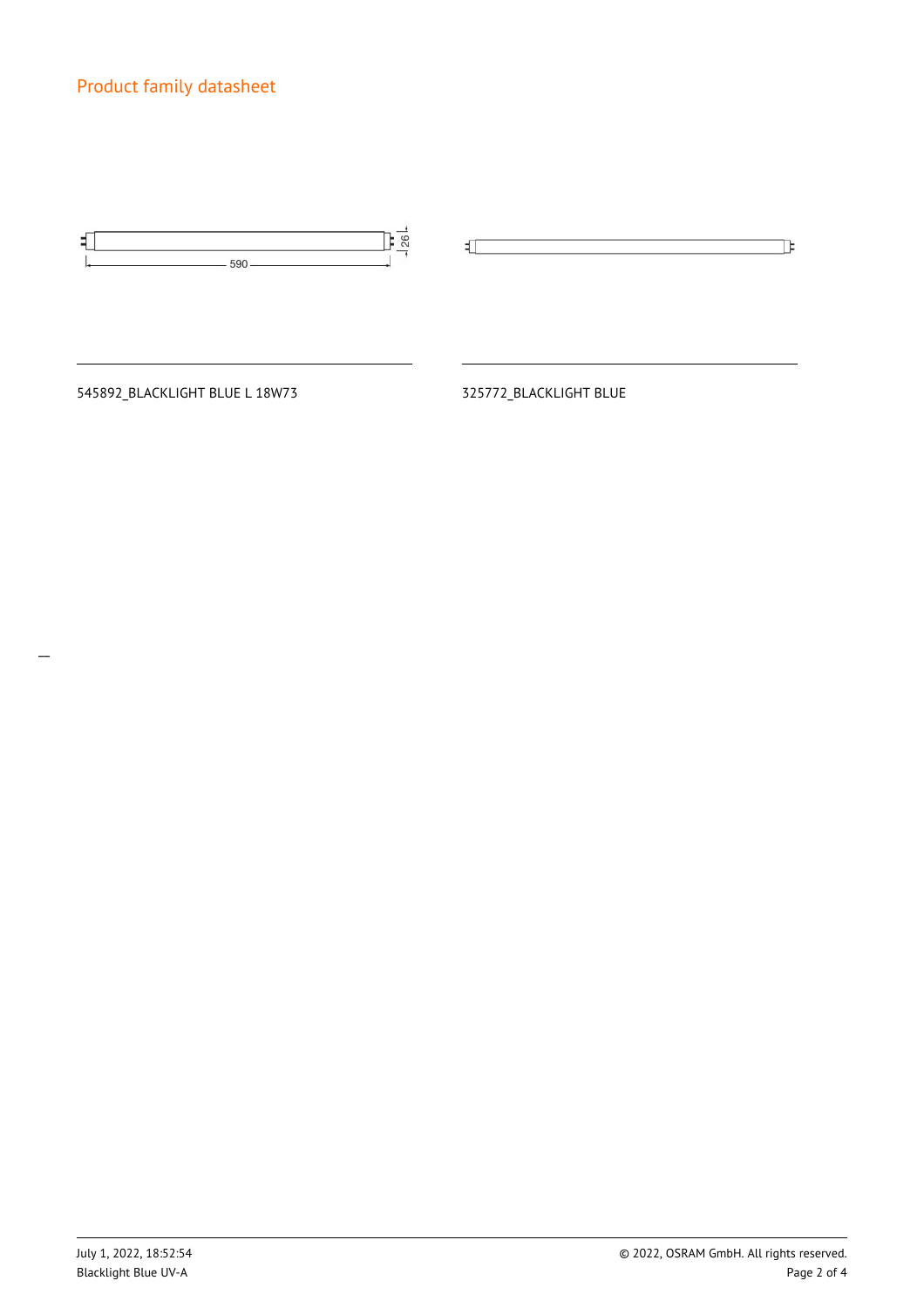Technical data

|                            | Product<br>informatio<br>n | Electrical data |              | Dimensions & weight       |                 | Lifespan |          |
|----------------------------|----------------------------|-----------------|--------------|---------------------------|-----------------|----------|----------|
| <b>Product description</b> | Order<br>reference         | Lamp<br>voltage | Lamp current | <b>Nominal</b><br>wattage | <b>Diameter</b> | Length   | Lifespan |
| SUPRATEC 18 W/73           | L 18W/73                   | 166 V           | 0.66A        | 18.00 W                   | $26.0$ mm       | 590.0 mm | 2000 h   |

|                            | <b>Additional</b><br>product data        | <b>Capabilities</b>     | <b>Environmental information</b><br>Information according Art. 33 of EU<br>Regulation (EC) 1907/2006 (REACh) |                                                 |
|----------------------------|------------------------------------------|-------------------------|--------------------------------------------------------------------------------------------------------------|-------------------------------------------------|
| <b>Product description</b> | <b>Base</b><br>(standard<br>designation) | <b>Burning position</b> | <b>Date of Declaration</b>                                                                                   | <b>Primary Article</b><br><b>Identifier</b>     |
| SUPRATEC 18 W/73           | G13                                      | Any                     | $01 - 01 - 2022$                                                                                             | 4008321054685<br>4052899519527<br>4052899523517 |

| <b>Product description</b> | <b>Candidate List</b><br>Substance 1 | <b>CAS No. of substance</b> | <b>Safe Use Instruction</b>                                                                                       | Declaration No. in<br><b>SCIP database</b>   |
|----------------------------|--------------------------------------|-----------------------------|-------------------------------------------------------------------------------------------------------------------|----------------------------------------------|
| SUPRATEC 18 W/73           | Lead                                 | 7439-92-1                   | The identification of<br>the Candidate List<br>substance is<br>sufficient to allow<br>safe use of the<br>article. | 4cf41eb8-0ed2-<br>4b84-866a-<br>a58f90e067e0 |